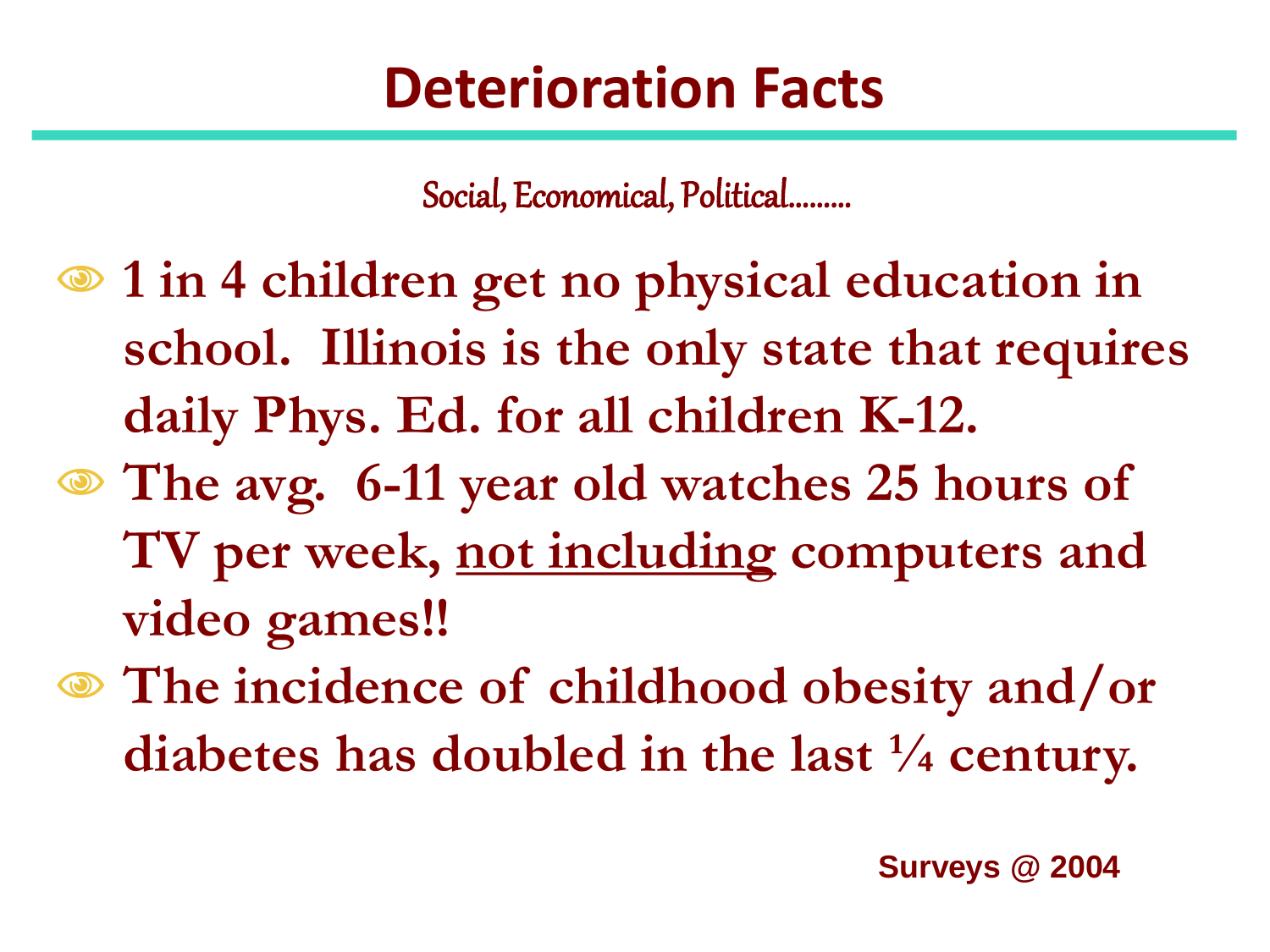## External Development Weekly Hours of Participation

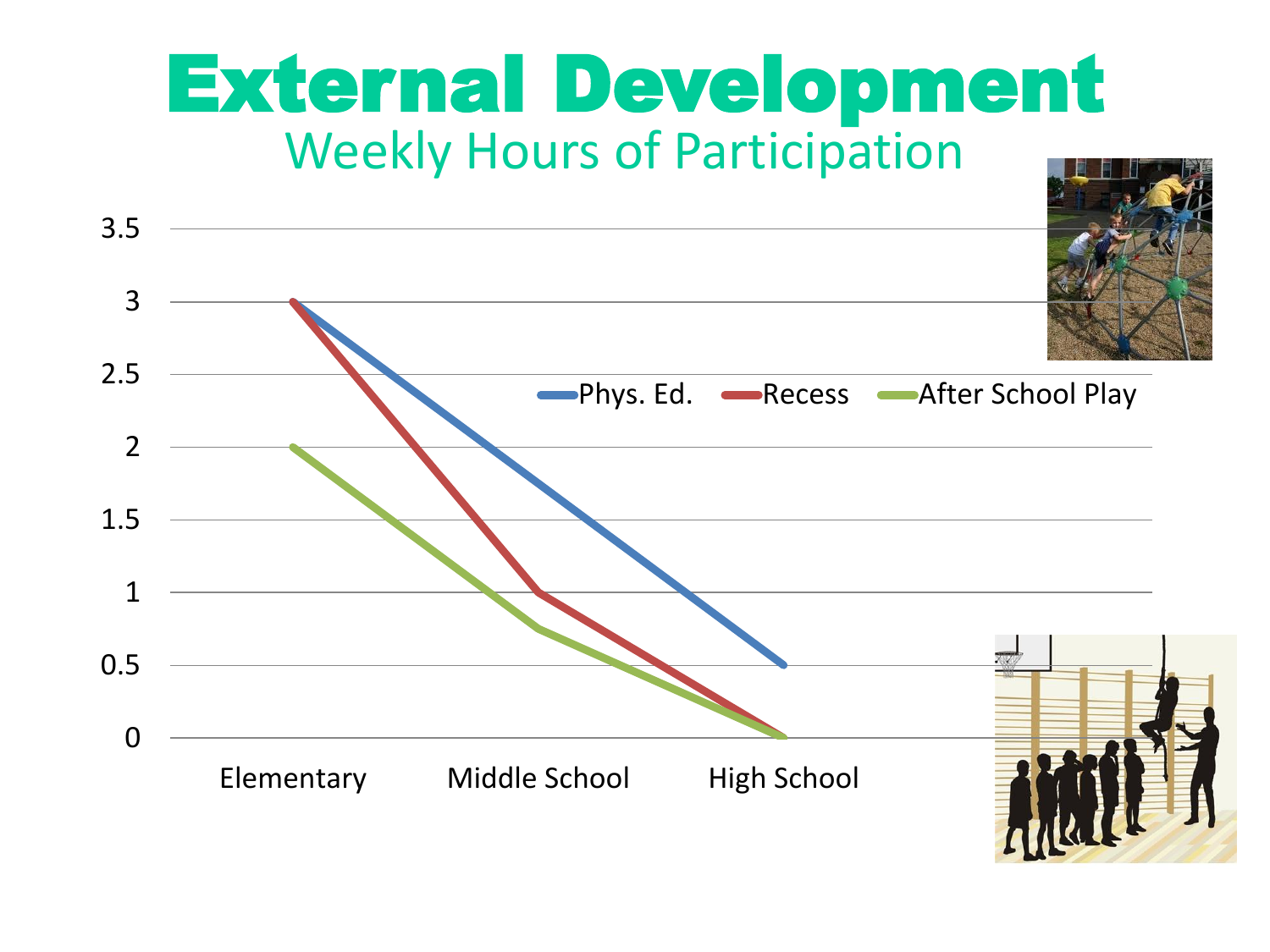# INTERNAL DEVELOPMENT

#### **Gallons per year consumed (PER person)**